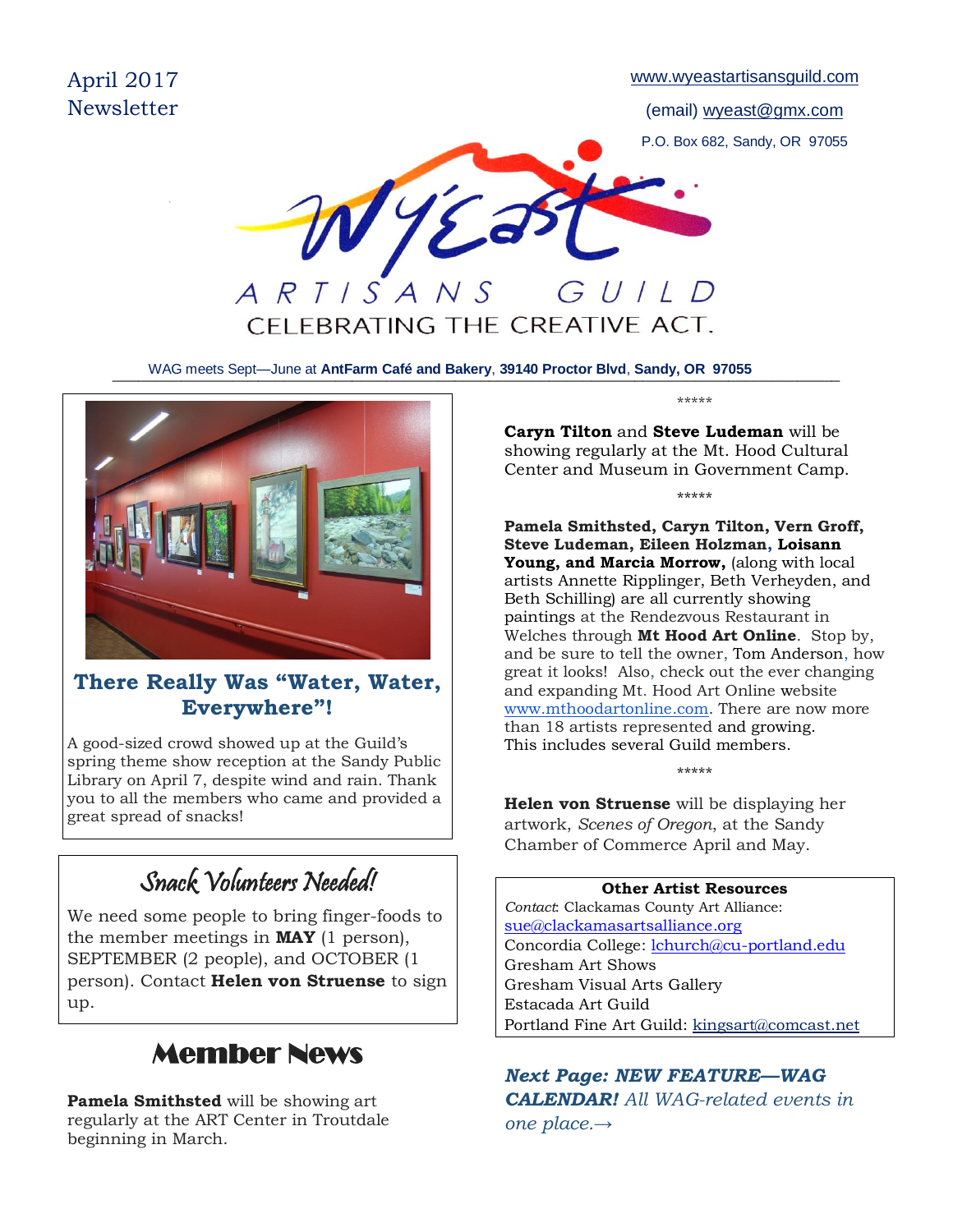

# *WAG Calendar 2017*

 *Email addresses and phone numbers can be found in your most recent Guild roster*

| $\cancel{\simeq}$<br>To add or revise items on the calendar, contact Dawnna Pearson<br>[Events in grey are put on by or feature members, but are not Guild-sponsored] |                                                                                                                                                                                                                                                                                                                                                          |                         |                 |                                                                                                                                                                                                                                                                                                    |                                                                                                               |
|-----------------------------------------------------------------------------------------------------------------------------------------------------------------------|----------------------------------------------------------------------------------------------------------------------------------------------------------------------------------------------------------------------------------------------------------------------------------------------------------------------------------------------------------|-------------------------|-----------------|----------------------------------------------------------------------------------------------------------------------------------------------------------------------------------------------------------------------------------------------------------------------------------------------------|---------------------------------------------------------------------------------------------------------------|
| <b>DATE</b>                                                                                                                                                           | <b>WHAT</b>                                                                                                                                                                                                                                                                                                                                              | <b>WHERE</b>            | <b>WHEN</b>     | <b>DETAILS</b>                                                                                                                                                                                                                                                                                     | <b>CONTACT</b>                                                                                                |
| April 23                                                                                                                                                              | "Shadows"                                                                                                                                                                                                                                                                                                                                                | Sandy Actors            | 5 <sub>pm</sub> |                                                                                                                                                                                                                                                                                                    | *Vern Groff                                                                                                   |
|                                                                                                                                                                       | takedown                                                                                                                                                                                                                                                                                                                                                 | Theatre                 |                 |                                                                                                                                                                                                                                                                                                    | *Becky Hawley                                                                                                 |
| April 27                                                                                                                                                              | <b>WAG Members</b>                                                                                                                                                                                                                                                                                                                                       | AntFarm                 | $6:15$ pm       |                                                                                                                                                                                                                                                                                                    |                                                                                                               |
|                                                                                                                                                                       | <b>Meeting</b>                                                                                                                                                                                                                                                                                                                                           |                         |                 |                                                                                                                                                                                                                                                                                                    |                                                                                                               |
| May 5                                                                                                                                                                 | <b>Booth at Sandy</b><br><b>Farmer's Market</b>                                                                                                                                                                                                                                                                                                          |                         |                 | Selling small items is<br>recommended. Participating<br>artists split \$15 cost for table.<br>Volunteers to help man the<br>table are also welcome.                                                                                                                                                | Jennifer<br>Bliesner                                                                                          |
| May 7                                                                                                                                                                 | <b>Costumed Figure</b><br><b>Drawing</b>                                                                                                                                                                                                                                                                                                                 | AntFarm                 | $6-9$ pm        | Drawing a clothed model.<br>Cost \$5, bring your own<br>supplies                                                                                                                                                                                                                                   | *Jennifer<br>Bliesner<br>*Dawnna<br>Pearson                                                                   |
| May 12                                                                                                                                                                | <b>Booth at Sandy</b><br><b>Farmer's Market</b>                                                                                                                                                                                                                                                                                                          |                         |                 | Selling small items is<br>recommended. Participating<br>artists split \$15 cost for table.<br>Volunteers to help man the<br>table are also welcome.                                                                                                                                                | Jennifer<br>Bliesner                                                                                          |
| May 13                                                                                                                                                                | <b>Paint Night (taught)</b><br>by Stephanie Payne)                                                                                                                                                                                                                                                                                                       | AntFarm                 | $6-9$ pm        | Cost \$25, all supplies<br>provided, register at<br>AntFarm Café.                                                                                                                                                                                                                                  |                                                                                                               |
| <b>May 20</b>                                                                                                                                                         | "Movement" tag info due<br>(Art show in con-junction with the SAT production of<br>"Godspell". This is a musical, with dancing movement; but<br>movement can be any kind of movement. You can be<br>emotionally moved, water moves and can move us. There<br>are movements in music and culturewhat moves you and<br>what do you feel moved to express?) |                         |                 | All submissions must include<br>size of artwork and the<br>following Tag Info: title,<br>medium and price, as well as<br>the <b>artist's name</b> . Art is shown<br>at your own risk - items are not<br>insured. No commission is<br>taken or required, but<br>donations to WAG are<br>encouraged. | Email to Vern at:<br>vernongroffstudio<br>@gmail.com<br>and copy to<br>Becky at:<br>bek.hawley@<br>yahoo.com. |
| <b>May 25</b>                                                                                                                                                         | <b>WAG Members</b><br><b>Meeting</b>                                                                                                                                                                                                                                                                                                                     | AntFarm                 | $6:15$ pm       |                                                                                                                                                                                                                                                                                                    |                                                                                                               |
| <b>May 30</b>                                                                                                                                                         | "Movement" take-<br>in                                                                                                                                                                                                                                                                                                                                   | Sandy Actors<br>Theatre | 1 <sub>pm</sub> |                                                                                                                                                                                                                                                                                                    | *Vern Groff<br>*Becky Hawley                                                                                  |
| June 1                                                                                                                                                                | "Movement"                                                                                                                                                                                                                                                                                                                                               | Sandy Actors            | 6:45 pm         |                                                                                                                                                                                                                                                                                                    | *Vern Groff                                                                                                   |
|                                                                                                                                                                       | reception                                                                                                                                                                                                                                                                                                                                                | Theatre                 |                 |                                                                                                                                                                                                                                                                                                    | *Becky Hawley                                                                                                 |
| June 25                                                                                                                                                               | "Movement"                                                                                                                                                                                                                                                                                                                                               | Sandy Actors            | 5 pm            |                                                                                                                                                                                                                                                                                                    | *Vern Groff                                                                                                   |
|                                                                                                                                                                       | takedown                                                                                                                                                                                                                                                                                                                                                 | Theatre                 |                 |                                                                                                                                                                                                                                                                                                    | *Becky Hawley                                                                                                 |
| June 28                                                                                                                                                               | <b>WAG</b> board<br>meeting                                                                                                                                                                                                                                                                                                                              | AntFarm                 | $1:30$ pm       |                                                                                                                                                                                                                                                                                                    |                                                                                                               |
| July 5                                                                                                                                                                | "Water Water                                                                                                                                                                                                                                                                                                                                             | Sandy Public            | $8:30-10$       |                                                                                                                                                                                                                                                                                                    | Jennifer                                                                                                      |
|                                                                                                                                                                       | Everywhere"                                                                                                                                                                                                                                                                                                                                              | Library                 | am              |                                                                                                                                                                                                                                                                                                    | Bliesner                                                                                                      |
|                                                                                                                                                                       | takedown                                                                                                                                                                                                                                                                                                                                                 |                         |                 |                                                                                                                                                                                                                                                                                                    |                                                                                                               |

| Wy'east Artisans Guild Officers and Committee Heads |                                                     |  |  |  |
|-----------------------------------------------------|-----------------------------------------------------|--|--|--|
| <b>President:</b> Jennifer Bliesner                 | Newsletter: Dawnna Pearson                          |  |  |  |
| Vice President: Marcia Morrow                       | <b>Hospitality: Helen von Struense</b>              |  |  |  |
| <b>Secretary: Dawnna Pearson</b>                    | Art Education & Children's Outreach: Dawnna Pearson |  |  |  |
| <b>Treasurer:</b> Cheryl Hooley                     | Website & Social Media: Debi Vann                   |  |  |  |
| Board Members: Jennifer Bliesner, Loisann Young     | Sandy Actors Theatre Shows: Vern Groff              |  |  |  |
| Marcia Morrow, Earlean Marsh, Cheryl Hooley         | <b>Chamber Shows: JoAnne Rohweder</b>               |  |  |  |
| <b>Meeting Programs: Jennifer Bliesner</b>          | Library Theme Show: Jennifer Bliesner               |  |  |  |
| Membership (Roster): Rod Stroh                      | <b>Other Shows: Jennifer Bliesner</b>               |  |  |  |